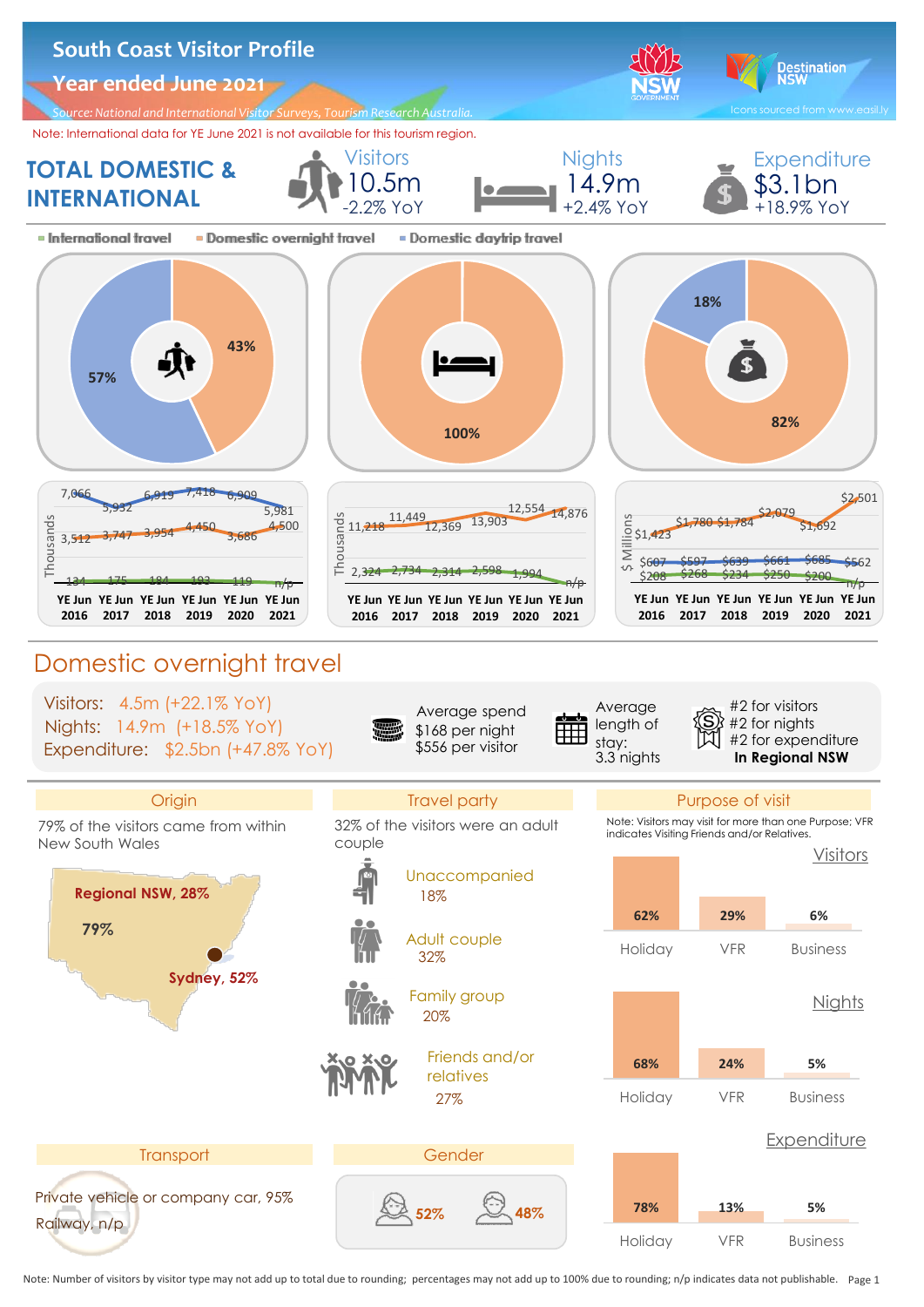

 *\*by month returned from the trip*

Note: Number of visitors by visitor type may not add up to total due to rounding; percentages may not add up to 100% due to rounding; n/p indicates data not publishable. Page 2.